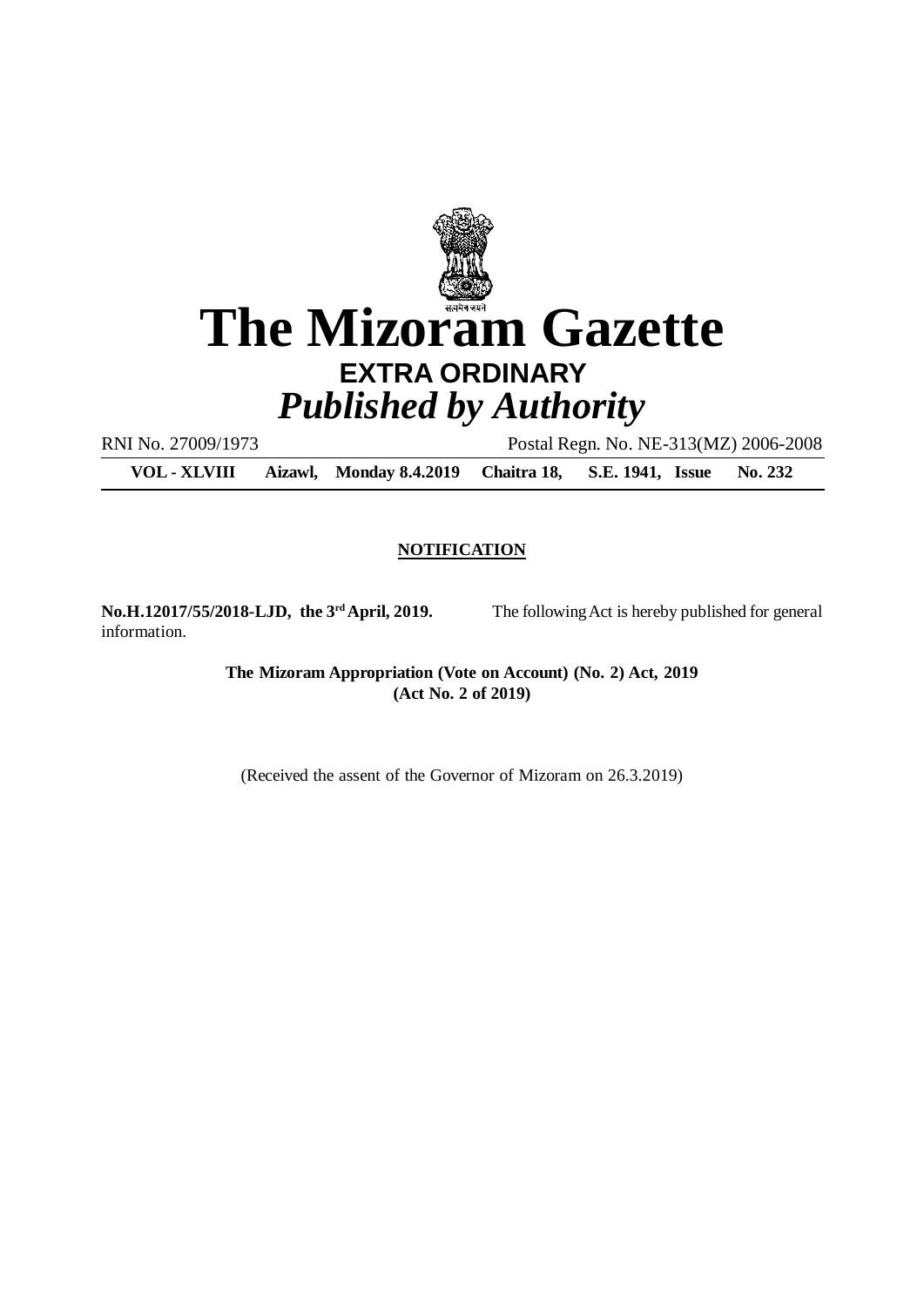#### THE MIZORAM APPROPRIATION (VOTE ON ACCOUNT) (No. 2) ACT, 2019 AN ACT

to authorise payment and appropriation of certain sums from and out of the Consolidated Fund of the State for the services for four months of the Financial Year, 2019-2020 i.e. April to July, 2019.

BE it enacted by the Legislative Assembly of Mizoram in the Seventieth Year of the Republic of India as follows :-

| <b>Short Title</b>                                                                                                                           | 1. | This Act may be called the Mizoram Appropriation (Vote on Ac-<br>count (No. 2) Act, 2019                                                                                                                                                                                                                                                                                                                                                                                                                                                                                         |
|----------------------------------------------------------------------------------------------------------------------------------------------|----|----------------------------------------------------------------------------------------------------------------------------------------------------------------------------------------------------------------------------------------------------------------------------------------------------------------------------------------------------------------------------------------------------------------------------------------------------------------------------------------------------------------------------------------------------------------------------------|
| Issue of $\degree$ 358885.53 lakh                                                                                                            |    |                                                                                                                                                                                                                                                                                                                                                                                                                                                                                                                                                                                  |
| out of the Consolidated<br>Fund of the State of<br>Mizoram for four months of<br>the Financial Year, 2019-<br>2020 i.e. April to July, 2019. | 2. | From and out of the Consolidated Fund of the State of Mizoram,<br>there may be paid and applied the sums not exceeding those as speci-<br>fied in column (5) of the Schedule to this Act, amounting, in the<br>aggregate, to the sum of <b>Rupees three thousand five hundred eighty</b><br>eight crore eighty five lakh fifty three thousand only for defraying<br>the several charges which will come in course of payment for four<br>months of the Financial Year, 2019-2020 i.e. April to July, 2019 in<br>respect of the services specified in column (2) of the Schedule. |
| Appropriation                                                                                                                                | 3. | The sums authorised to be paid and applied from and out of the<br>Consolidated Fund of the State of Mizoram by this Act shall be ap-<br>propriated for the services and purposes expressed in the Schedule<br>in relation to the said period.                                                                                                                                                                                                                                                                                                                                    |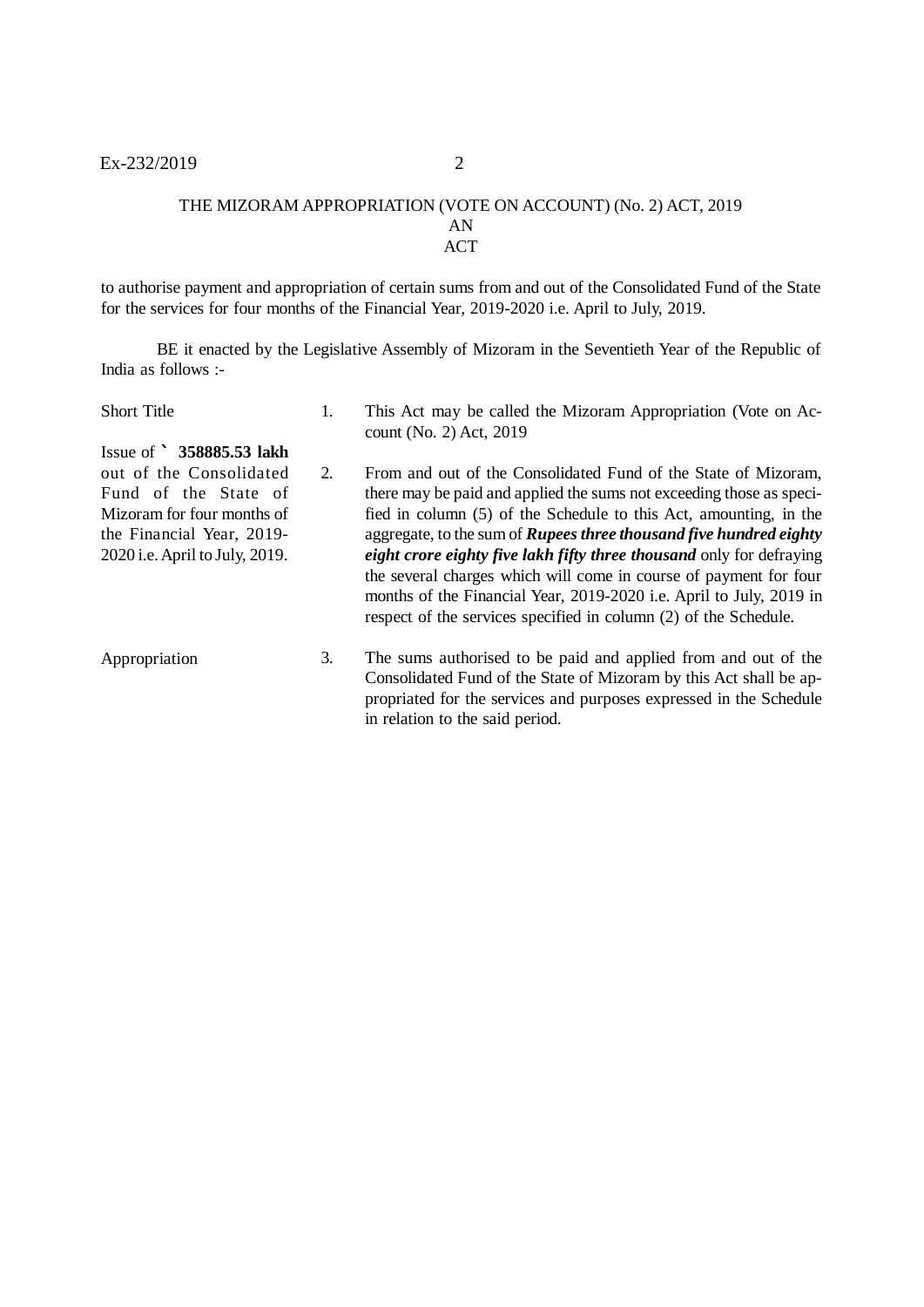### **SCHEDULE**

### *[See Sections 2 and 3]*

(` in lakh)

| <b>Demand</b>   |                                                              |                       | <b>SUMS NOT EXCEEDING</b> |                |                   |  |
|-----------------|--------------------------------------------------------------|-----------------------|---------------------------|----------------|-------------------|--|
| No.             |                                                              | Voted by              | <b>Charged</b>            | <b>Total</b>   |                   |  |
|                 | <b>SERVICES AND PURPOSES</b>                                 | Legisla-              | on the                    |                |                   |  |
|                 |                                                              | tive                  | Consoli-                  |                |                   |  |
|                 |                                                              |                       | <b>Assembly</b>           | dated          |                   |  |
|                 |                                                              |                       | <b>Fund</b>               |                |                   |  |
| $\mathbf{1}$    | $\overline{2}$                                               |                       | 3                         | $\overline{4}$ | 5                 |  |
| $\mathbf{1}$    | Legislative Assembly                                         | Revenue               | 879.60                    | 29.07          | 908.67            |  |
|                 |                                                              | Capital               | 56.67                     |                | 56.67             |  |
| $\overline{2}$  | Governor                                                     | Revenue               | 10.20                     | 249.55         | 259.75            |  |
| $\overline{3}$  | <b>Council of Ministers</b>                                  | Revenue               | 176.08                    |                | 176.08            |  |
| $\overline{4}$  | Law & Judicial                                               | Revenue               | 916.55                    | 390.01         | 1306.56           |  |
| $\overline{5}$  | Vigilance                                                    | Revenue               | 285.70                    |                | 285.70            |  |
| 6               | Land Revenue & Settlement                                    | Revenue               | 1336.98                   |                | 1336.98           |  |
| $\overline{7}$  | Excise & Narcotics                                           | Revenue               | 1459.43                   |                | 1459.43           |  |
| 8               | Taxation                                                     | Revenue               | 609.56                    |                | 609.56            |  |
| 9               | Finance                                                      | Revenue               | 47116.55                  |                | 47116.55          |  |
|                 |                                                              | Capital               | 53030.34                  |                | 53030.34          |  |
| 10              | Mizoram Public Service Commission                            | Revenue               |                           | 243.19         | 243.19            |  |
| 11              | Secretariat Administration                                   | Revenue               | 4087.72                   |                | 4087.72           |  |
| 12              | <b>Parliamentary Affairs</b>                                 | Revenue               | 22.30                     |                | 22.30             |  |
| 13              | Personnel & Administrative Reforms                           | Revenue               | 115.58                    |                | 115.58            |  |
| 14              | Planning & Programme Implementation                          | Revenue               | 2526.21                   |                | 2526.21           |  |
| $\overline{15}$ | General Administration Department                            | Revenue               | 2926.93                   |                | 2926.93           |  |
| 16              | Home                                                         | Revenue               | 25706.72                  |                | 25706.72          |  |
| 17              | Food, Civil Supplies & Consumer                              | Revenue               | 3012.19                   |                | 3012.19           |  |
|                 | Affairs                                                      | $\overline{C}$ apital | 6050.53                   |                | 6050.53           |  |
| 18              | Printing & Stationery                                        | Revenue               | 554.41                    |                | 554.41            |  |
| 19              | <b>Local Administration</b>                                  | Revenue               | 1035.42                   |                | 1035.42           |  |
| $\overline{20}$ | School Education                                             | Revenue               | 43712.65                  |                | 43712.65          |  |
| $\overline{21}$ | Higher & Technical Education                                 | Revenue               | 8553.96                   |                | 8553.96           |  |
| 22              | Sports & Youth Services                                      | Revenue               | 841.12                    |                | 841.12            |  |
| 23              | Art & Culture                                                | Revenue               | 414.87                    |                | 414.87            |  |
| 24              | Health & Family Welfare                                      | Revenue               | 18558.29                  |                | 18558.29          |  |
| 25              | Public Health Engineering                                    | Capital               | 6296.17                   |                | 6296.17           |  |
| 26              | Information & Public Relations                               | Revenue               | 508.79                    |                | 508.79            |  |
| 27              | District Council & Minority Affairs                          | Revenue               | 13327.93                  |                | 13327.93          |  |
| 28              | Labour, Employment, Skill                                    | Revenue               | 1283.19                   |                | 1283.19           |  |
|                 | Development & Entrepreneurship                               |                       |                           |                |                   |  |
|                 | Department                                                   |                       |                           |                |                   |  |
| 29              | Social Welfare                                               | Revenue               | 4408.49                   |                | 4408.49           |  |
| 30              | Disaster Management & Rehabilitation                         | Revenue               | 781.05                    |                | 781.05            |  |
| 31              | Agriculture                                                  | Revenue               | 5782.05                   |                | 5782.05           |  |
|                 |                                                              |                       |                           |                |                   |  |
|                 |                                                              |                       |                           |                |                   |  |
|                 |                                                              |                       |                           |                |                   |  |
| 32<br>33        | Horticulture<br>Land Resources, Soil & Water<br>Conservation | Revenue<br>Revenue    | 2474.29<br>651.51         |                | 2474.29<br>651.51 |  |